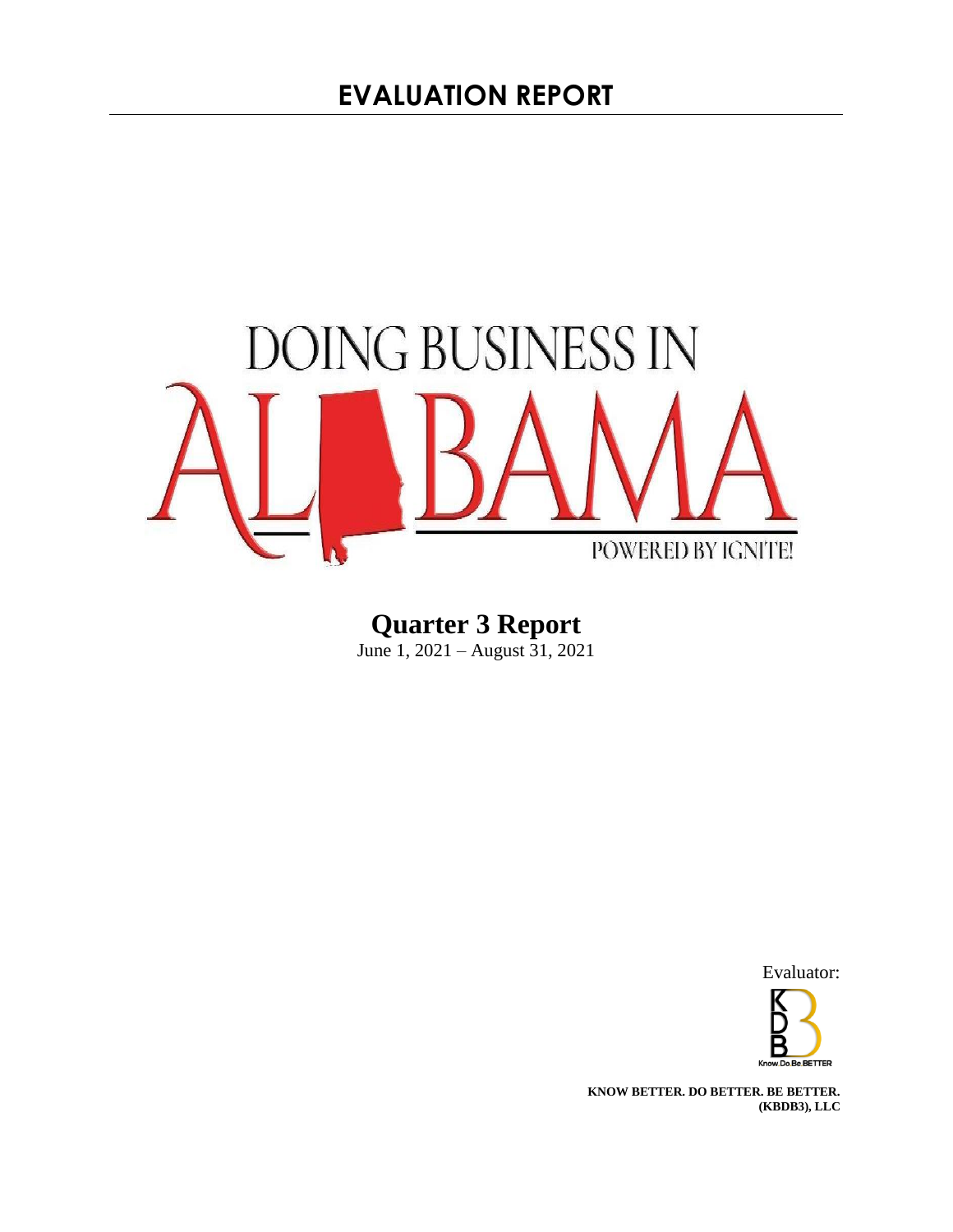# **EXECUTIVE SUMMARY**

IGNITE! Alabama is a holistic and supportive ecosystem designed to educate and bridge communication gaps among organizations, service providers, and minorities within the State of Alabama, especially Black and Female Business Owners. The mission is to ensure that minorities stay informed, have a clear understanding, and receive access to Federal, State, and Local Funding, as well as resources and technical assistance needed to competitively compete, succeed, and excel in their business operation.

The IGNITE! "Doing Business in Alabama" (DBIA) Minority Business Training Pilot Project is designed to provide solutions to close the gap in economic inequality and to eliminate barriers to entry experienced by Women and Minority Business Owners, Entrepreneurs, and Nonprofit Leaders.

Quarter 3 of the IGNITE! DBIA Project saw remarkable success in regard to establishment of significant partnerships, delivery of consistent virtual programming, and creation of the Individualized Business Action Plan – IBAP to increase organizational accountability and enhance the Program Participant's experience.

# **DBIA PARTNERSHIPS**

The IGNITE! DBIA Project encourages and supports development of strategic business partnerships that allow minority small businesses the opportunity to grow their customer base and improve their business. We believe it is important to form a partnership agreement with organizations whose corporate goals and values augment our own.

In Quarter 3, IGNITE! garnered support and secured partnerships from the following community partners that assist in furthering goals of the DBIA project and expansion of other opportunities for future growth:

- **Business Council of Alabama:** Counting US! Minority Business, Entrepreneur, and Nonprofit Leader Statewide Census and DBIA Outreach
- PricewaterhouseCoopers LLP (PwC): Under this partnership, PwC will mentor our team of Financial Coaches, facilitate virtual Group Sessions for Program Participants on multiple topics related to business accounting best practices and principles, as well as provide individual technical assistance to select Program Participants

# **IGNITE! DBIA THIRD QUARTER FINANCING & SPENDING**

In the third quarter, IGNITE! Doing Business in Alabama secured \$100,000 in cash donations *(Collective total deposited to date \$323,500.00 which includes the W.K.K.F Year One Disbursement)* with a total of \$143,894.94 spent for program operations. Of that total, \$79,922.32 was spent with black owned businesses and \$54,708.92 with non-black owned businesses. Of the \$79,922.32 spent with black owned businesses; \$54,337.32 was spent with Alabama based black businesses and \$25,585.00 was spent with black owned businesses outside of the State of Alabama. Eleven requests for additional funding in the amount of \$2,646,750.00 have been requested thus far from banking institutions, corporations, and grants (Federal, National, and Local.)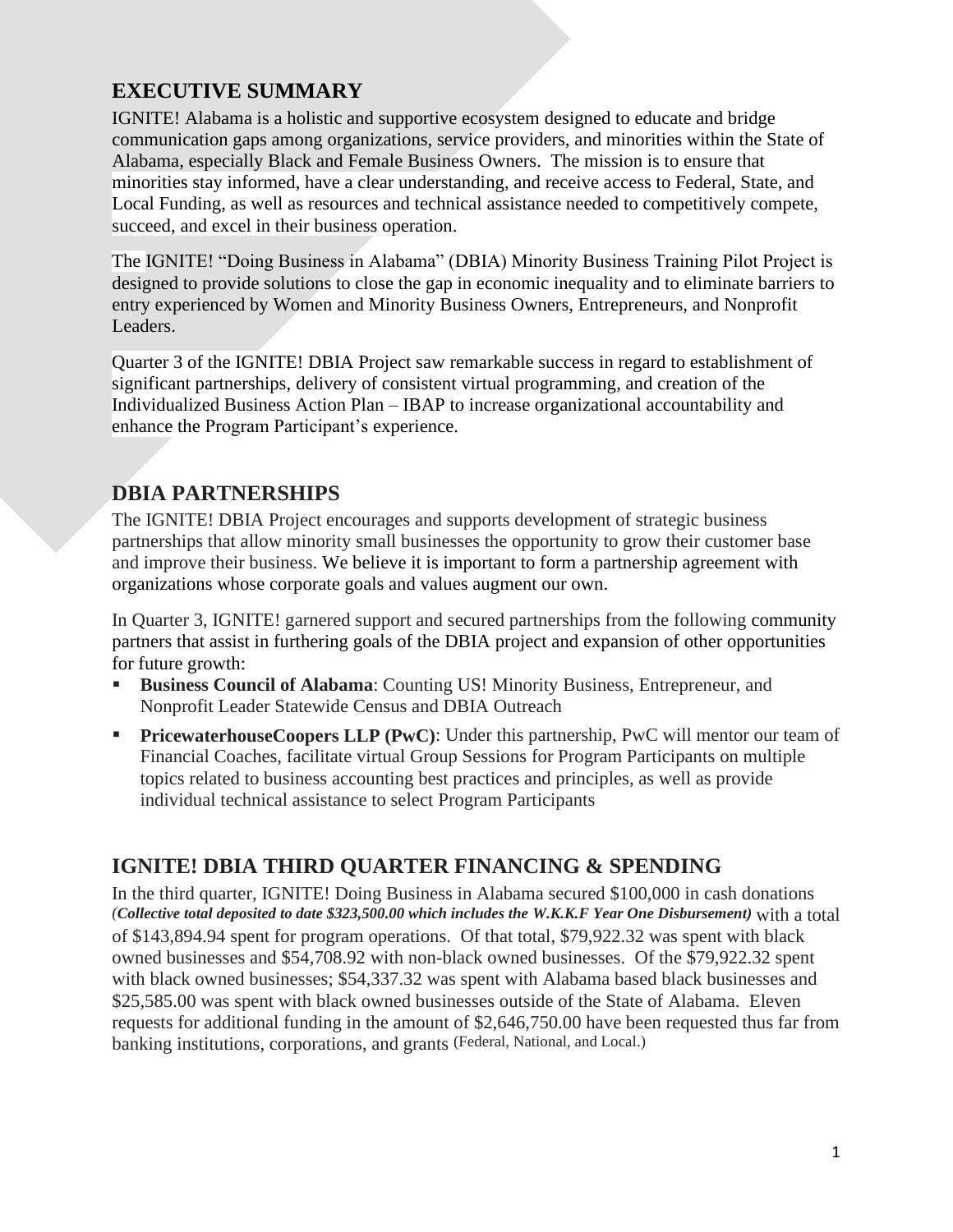| IGNITE! DBIA THIRD QUARTER FINANCING & SPENDING    |                  |  |
|----------------------------------------------------|------------------|--|
| Category                                           | Count            |  |
| Total Amount Spent in Q3                           | \$143,849.94     |  |
| <b>Funding for Personnel</b>                       | \$9,218.70       |  |
| <b>Funding to Black Owned Businesses</b>           | \$79,922.32      |  |
| Funding to Alabama Black Owned Businesses          | \$54,337.32      |  |
| <b>Funding to Black Owned Businesses</b>           | \$25,585.00      |  |
| Outside of the State of Alabama                    |                  |  |
| Funding to Non - Black Owned Businesses            | \$54,708.92      |  |
| <b>Total Amount of Grants Requested</b>            | \$2,646,750.00   |  |
| <b>Total Amount of Grants Awarded</b>              | \$100,000.00     |  |
| <b>Total Amount of Donations and Contributions</b> | $\left( \right)$ |  |

## **IGNITE! DBIA ACCOMPLISHMENTS**

### 1. **Secured \$100,000 in local grants and sponsorships**.

IGNITE! has officially exceeded the W.K. Kellogg Foundation Year 1 Match Requirement of \$75,000. To date, we have raised \*\$148,500.00, depositing a total of \$123,500. *\*Although a local foundation approved a grant request in the amount of \$50,000, the grant award is being paid in two (2) equal installments of \$25,000 each. So, while the \$148,500.00 amount referenced above includes the \$50,000 award, IGNITE! has only received and deposited a total of \$123,500.* 

2. **283 Program Participants** successfully on-boarded to date

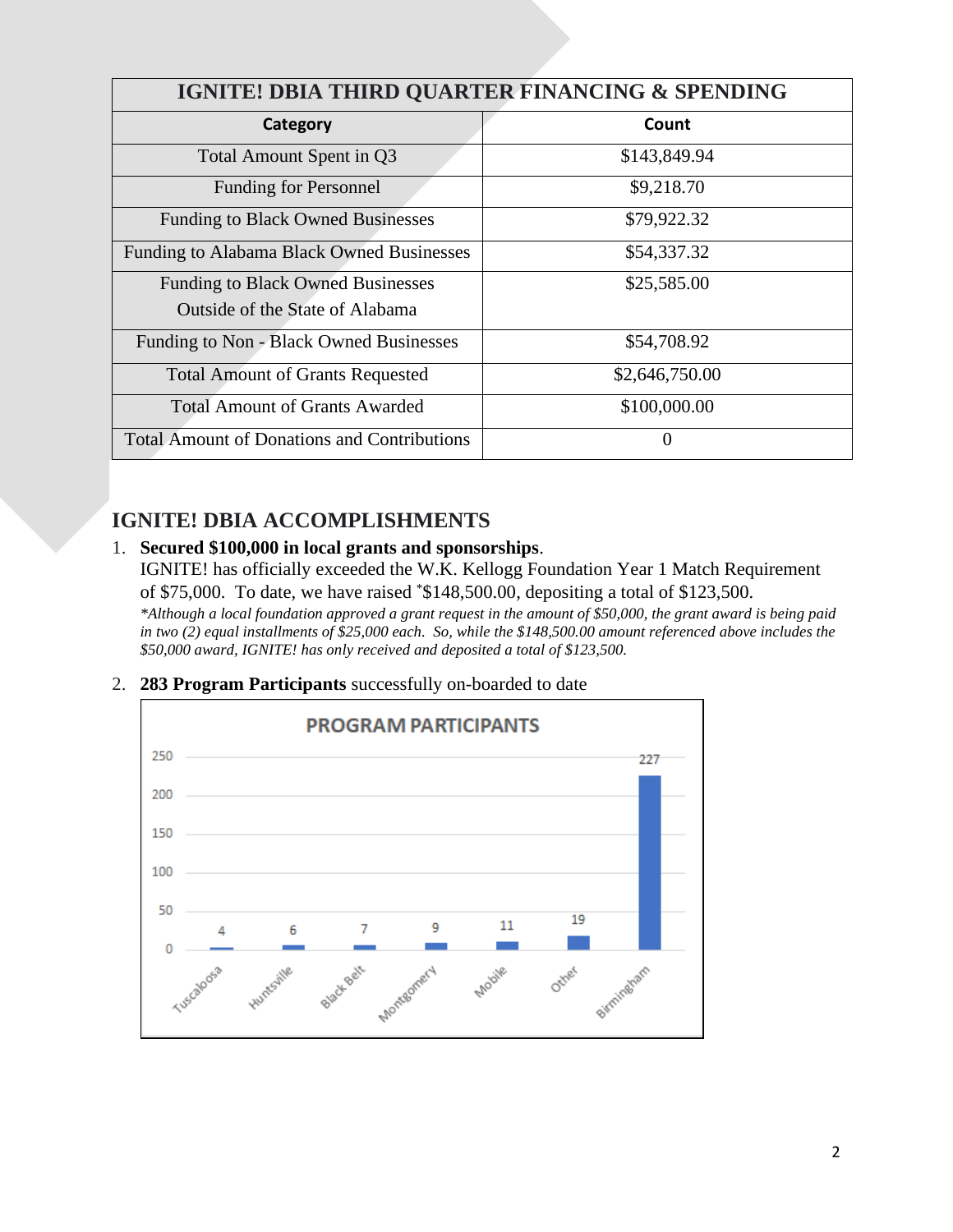#### 3. **Individualized Business Action Plan – IBAP**

Although initially not woven into the fabric of IGNITE!s DBIA project design, as a result of this custom profile, we now have a better understanding of Program Participants' mindsets, challenges, and individual dynamics brought to the project.

As we move into the fourth quarter, IGNITE! is better equipped to help Program Participants focus, prioritize, cope with challenges, adapt to changes, understand the importance and value of coaching, trust the process, and most importantly, manage realistic expectations.

Our hypothesis is that by IGNITE! DBIA Program Participants embracing these attributes, along with intensified coaching and instruction, will enable them to more effectively complete and utilize business plans, budgets, minority-owned business certifications, provide timely filings with state and federal revenue agencies, effectively manage bank accounts, establish payroll, and ultimately gain access to capital.

### **IGNITE! DBIA CHALLENGES**

During the third quarter in reviewing and processing regular feedback from Program Staff *(Financial Coaches and Success Advocates)* Program Administrators discovered that Mental Health and Emotional Wellness Counseling Services are needed to help Program Participants navigate the vicissitudes of life and provide support needed to help change their mindset around how they have been doing business *versus* imploring standard best practices for how to do business.

For that reason, the team immediately began to strategize and reimagine programming to provide Participants with what they need, instead of being restricted by the original plan. Therefore, participation in scheduled activities was not "required", a shift which influenced the focus and delivery of this Quarter Three Report by way of narration and qualitative data versus quantitative measures *(several tables, graphs, and pie charts)* previously reported.

# **THIRD QUARTER ACTIVITIES**

During the third quarter IGNITE! DBIA conducted a total of 27 educational, motivational, and technical assistance activities with approximately 3,964 views. There were no informational and outreach activities conducted during this period. Due to a surge of the Covid-19 Delta Variant, activities detailed in the following chart were conducted virtually.

| <b>Type of Event/Activity</b>     | <b>Number of Events/Activity</b> | <b>Number of Views/Contacts</b> |
|-----------------------------------|----------------------------------|---------------------------------|
| Educational                       |                                  | 1,478                           |
| Motivational                      |                                  | 1,630                           |
| <b>Technical Assistance</b>       |                                  | 856                             |
| <b>Informational and Outreach</b> |                                  |                                 |
| Fotal                             |                                  | 3 964                           |

It is important to note that although the number of sessions and activities increased there was a decrease in the number of views and contacts. This can be attributed to the intentional focus on needs of Program Participants actively participating in the project.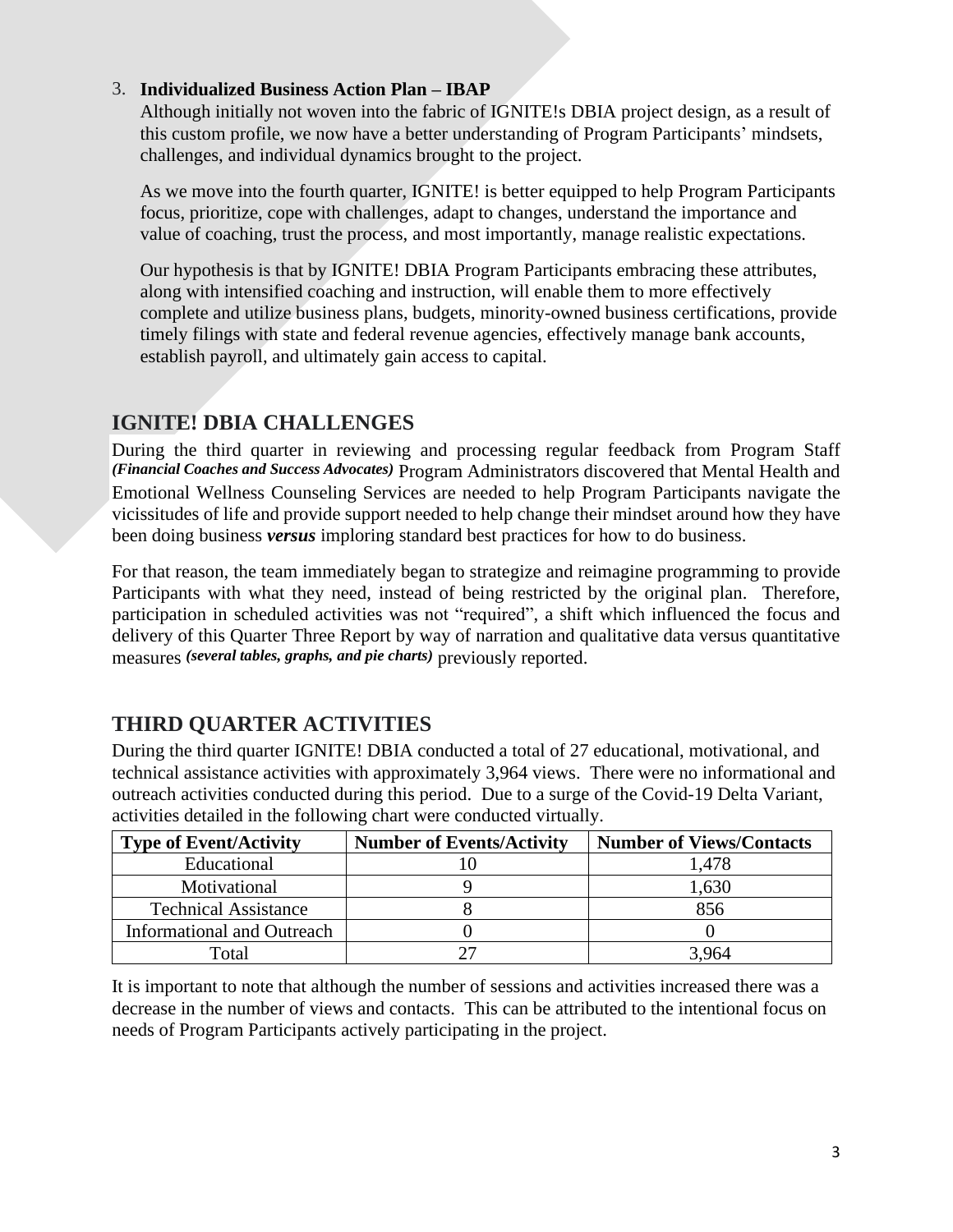# **THIRD QUARTER GOALS**

#### **GOALS MET**

This quarter, IGNITE! raised a total of \$100,000, officially exceeding the W.K. Kellogg Foundation Year 1 Match Requirement of \$75,000.

#### **GOALS NOT MET**

During the second quarter it became quickly apparent that some Alabama Minority Business Owners, Entrepreneurs, and Nonprofit Leaders needed help to overcome a *Mindset Deficit* and *Business Culture Deficiency* perpetuated by COVID-19 Pandemic, residual effects of Cultural and Systemic Racism, and the stigma of seeking out Mental Health and Emotional Wellness Services.

Due to this discovery, here in the third quarter, Administrators decided to delay the implementation of participation in "required" activities, and instead pivot, strategize, and equip Participants with support and guidance needed to overcome emotional instability and challenges with handling change, disappointment, and/or failure. By doing so, the inevitable possibility of falling short on achieving and reporting "Collective" IGNITE! DBIA Program Participant Goals was realized, however this shift was in their best interest. To overcome these barriers, IGNITE! created and implemented an extensive White Glove Customer Experience Training for both program staff and participants.

There is now a renewed weekly focus on building a "customer centric" culture achieved by:

- Regular messages of encouragement to staff members and volunteers.
- IGNITE! DBIA Success Advocate Team members check in with Program Participants weekly *(via call, email, and/or SMS text messages)* to provide support and guidance in any situation that participants may be facing.
- Program Participant Incentives *(Small Gifts, Cash Awards, etc.)*

## **NEW TOOLS CREATED**

### **1. Counting US! Resource Directory**

Statewide Resource Directory to help Minority Small Business Owners, Entrepreneurs, and Nonprofit Leaders

### **2. The White Glove Customer Experience Training Manual**

This tool was created to foster a culture of excellence, respect, support, and accountability among staff, contract workers, program participants and volunteers. IGNITE! DBIA Program Administrators strive to utilize this tool to create memorable experiences that result in a healthy, happy, fulfilled, and productive organizational environment for all.

### **3. IGNITE! DBIA Individualized Business Action Plan Checklist**

Although Program Participants have access to the checklist digitally via the Salesforce platform, this document was created to serve as a quick reference guide of "bare basics" needed to effectively and competitively "Do Business in Alabama."

## **SURVEY RESULTS**

Counting US! an ongoing project under the direction of the University of Alabama and Stillman College designed to create a comprehensive database of minority business owners, entrepreneurs, and nonprofit leaders across Alabama, and was conducted in both June and August.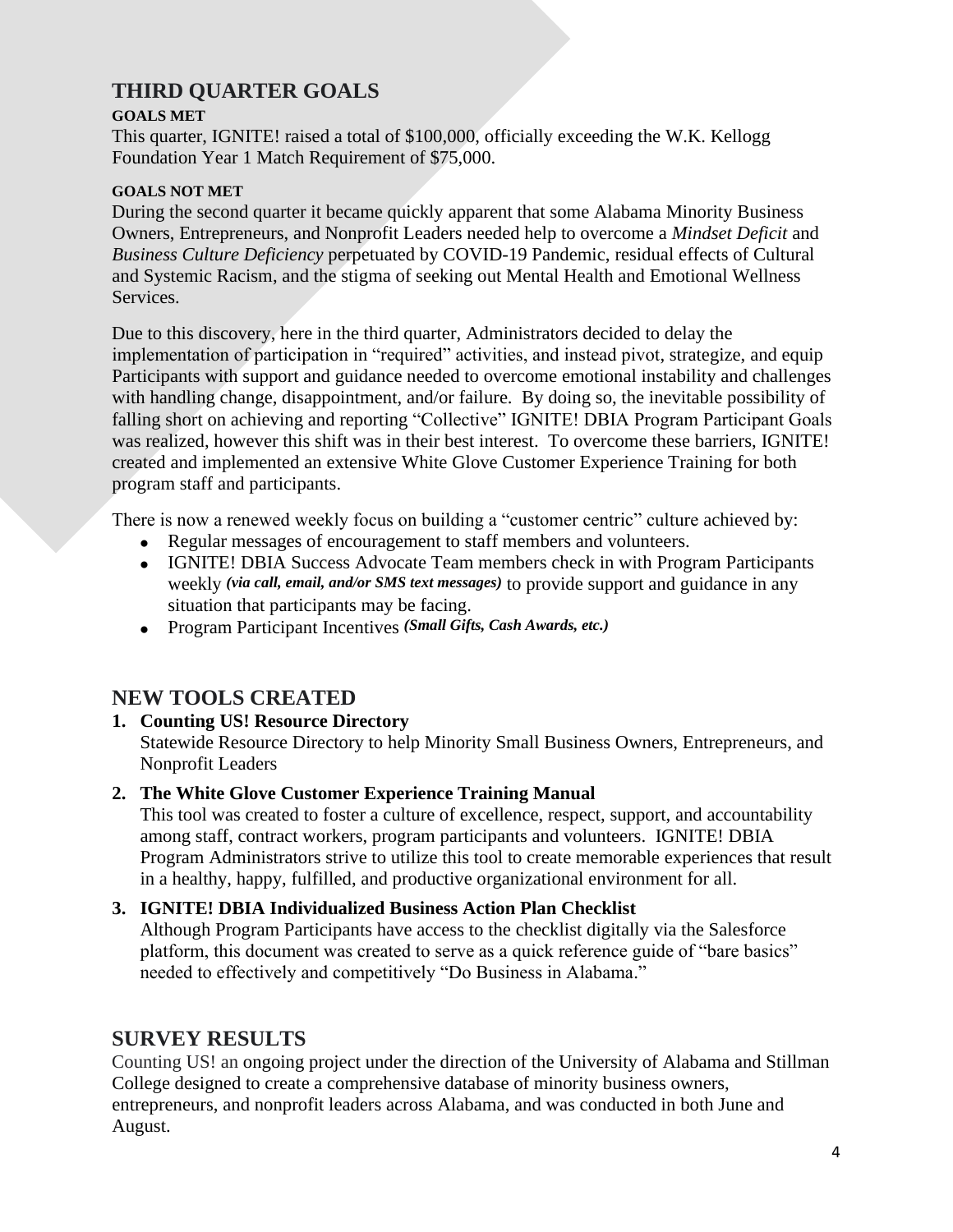The idea behind this unprecedented count is to help identify those in this underserved sector to provide them with access to financing, grants, contracts, and other business opportunities of which they may not be aware.

So, to prevent survey fatigue, we did not administer any other program specific surveys.

To date, 250 minorities have completed the "Counting US!" initiative. In addition to a survey for new participants, a "check-in" feature for those that previously submitted responses was added. Approximately, 10% of the surveys have indicated updates on how they are doing and progressing and the participants were feeling more optimistic than they were in the past. In the June 2021 survey, optimism registered at 4.1, and the August 2021 participant's measure is up to 4.7. In terms of their feelings across specific items, you can see in the following graph that people are feeling "about the same" or "better" across all measures of business performance. These results demonstrate increased optimism due to program participation.



Q43 - How has your business changed in the last three months?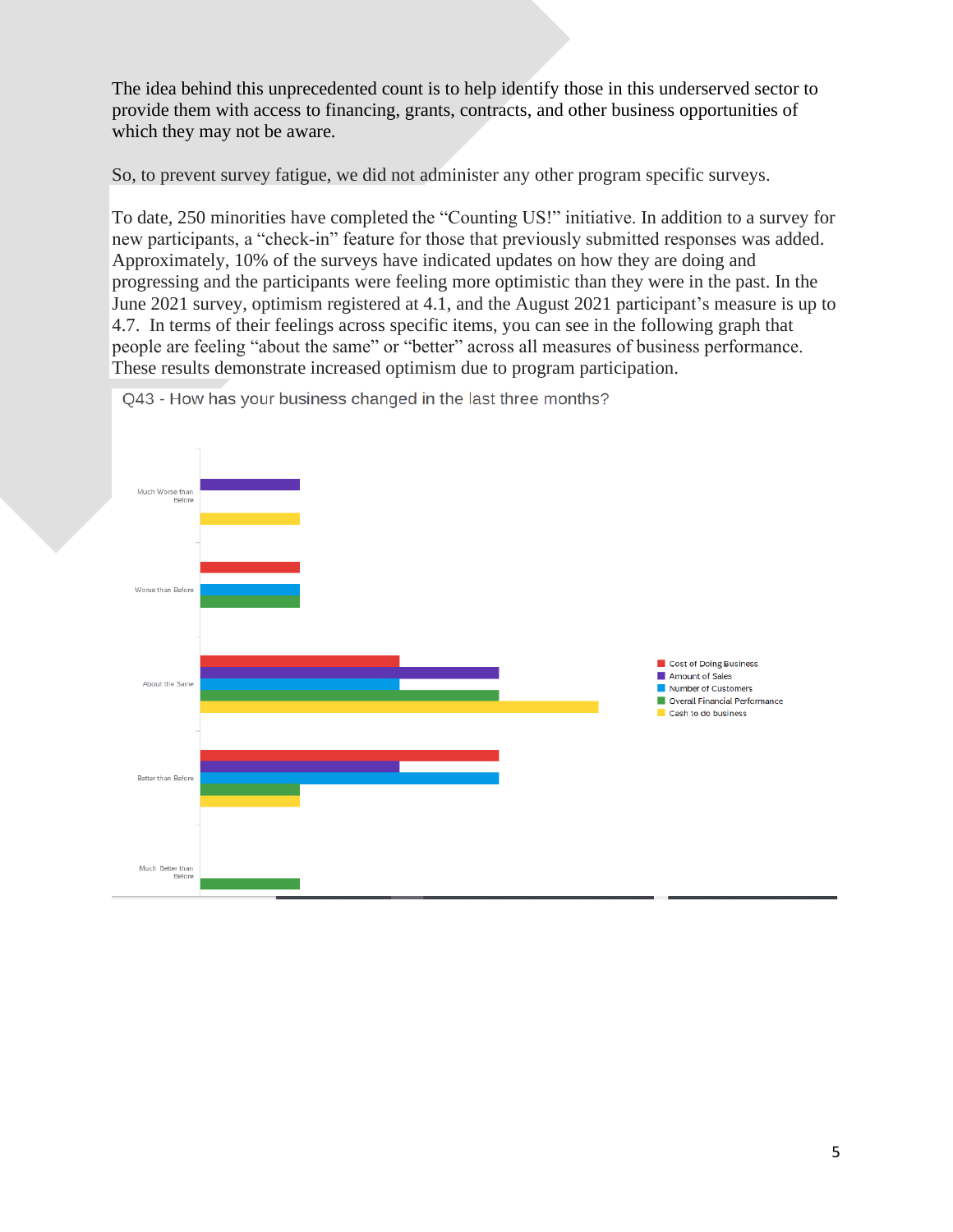# **IGNITE! DBIA QUARTER 3 - DISCUSSION AND RECOMMENDATIONS**

Data collected this quarter by IGNITE! DBIA staff showed a total of twenty-seven (27) third quarter activities that were completed with a total of 3,964 views. The number of viewers was significantly less compared to Quarters 1 and 2. This quarter's data did not have measures to include the demographics of those who attended these activities or the location. No metrics were used this quarter to measure participant satisfaction.

Fourth Quarter recommendations include collecting quantitative measures *(several tables, graphs, and pie charts)* ensuring that a short evaluation is conducted after each session to be comprised of demographic information as well as questions to gauge session utility and participant satisfaction.

This additional information can be used to help Program Staff better address the needs of Alabama Minority Small Business Owners, Entrepreneurs, and Nonprofit Leaders in overcoming the *Mindset Deficit* and the *Business Culture Deficiency*.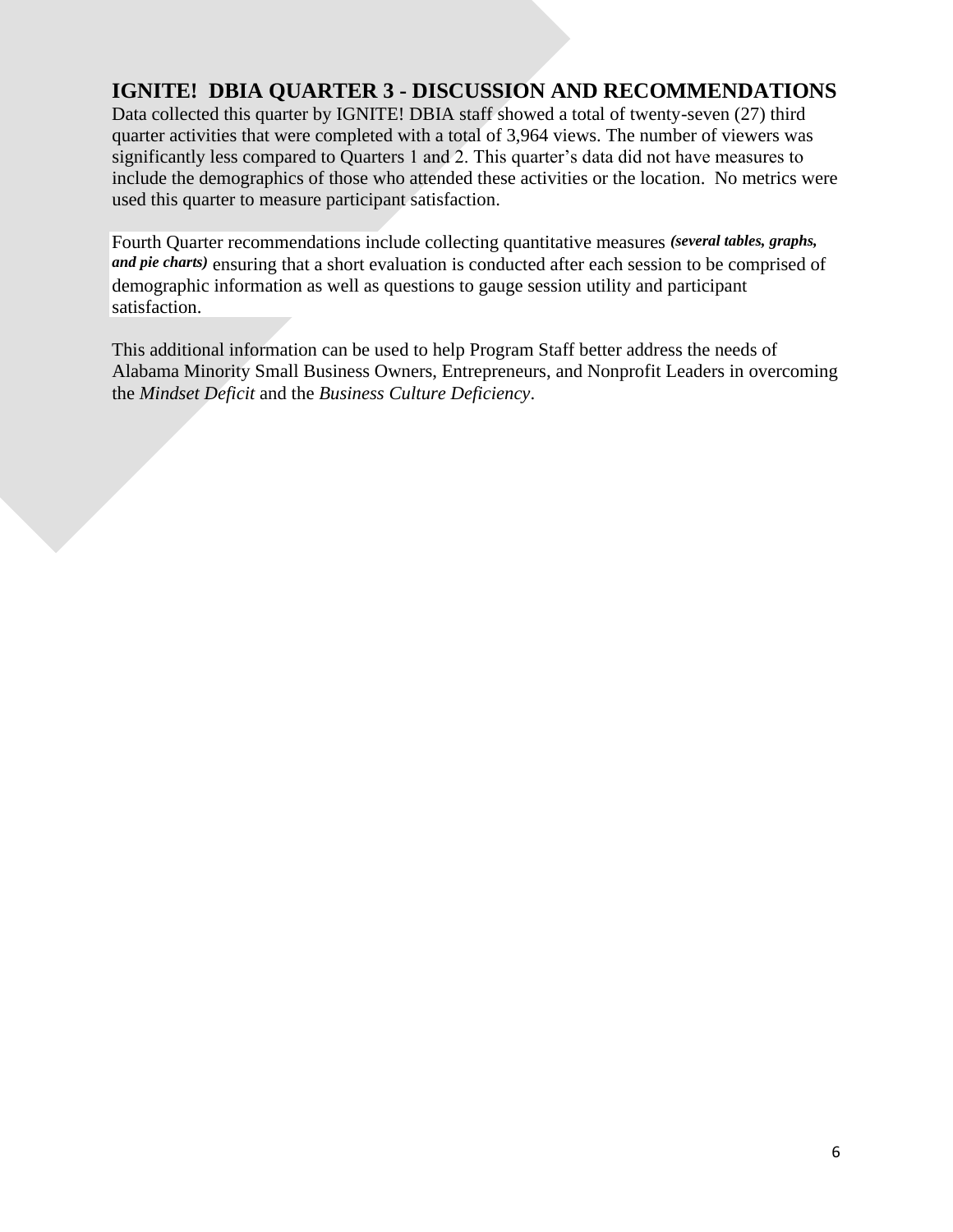

**\*Quarter 2 Report**  April 1, 2021 – May 31, 2021

Evaluator:



**KNOW BETTER. DO BETTER. BE BETTER. (KBDB3), LLC**

**\*IGNITE! DBIA – W.K. Kellogg Foundation program reporting quarters are as follows:** Quarter 1: December – February Quarter 2: March – May Quarter 3: June – August Quarter 4: September - November

IGNITE! erroneously utilized the calendar year in Quarter 1 Reporting. However, we have corrected the issue. Therefore, please be advised that this Quarter 2 Report only accounts for two months of program activities as March 2021 data has already been analyzed and submitted in the Quarter 1 Report previously submitted.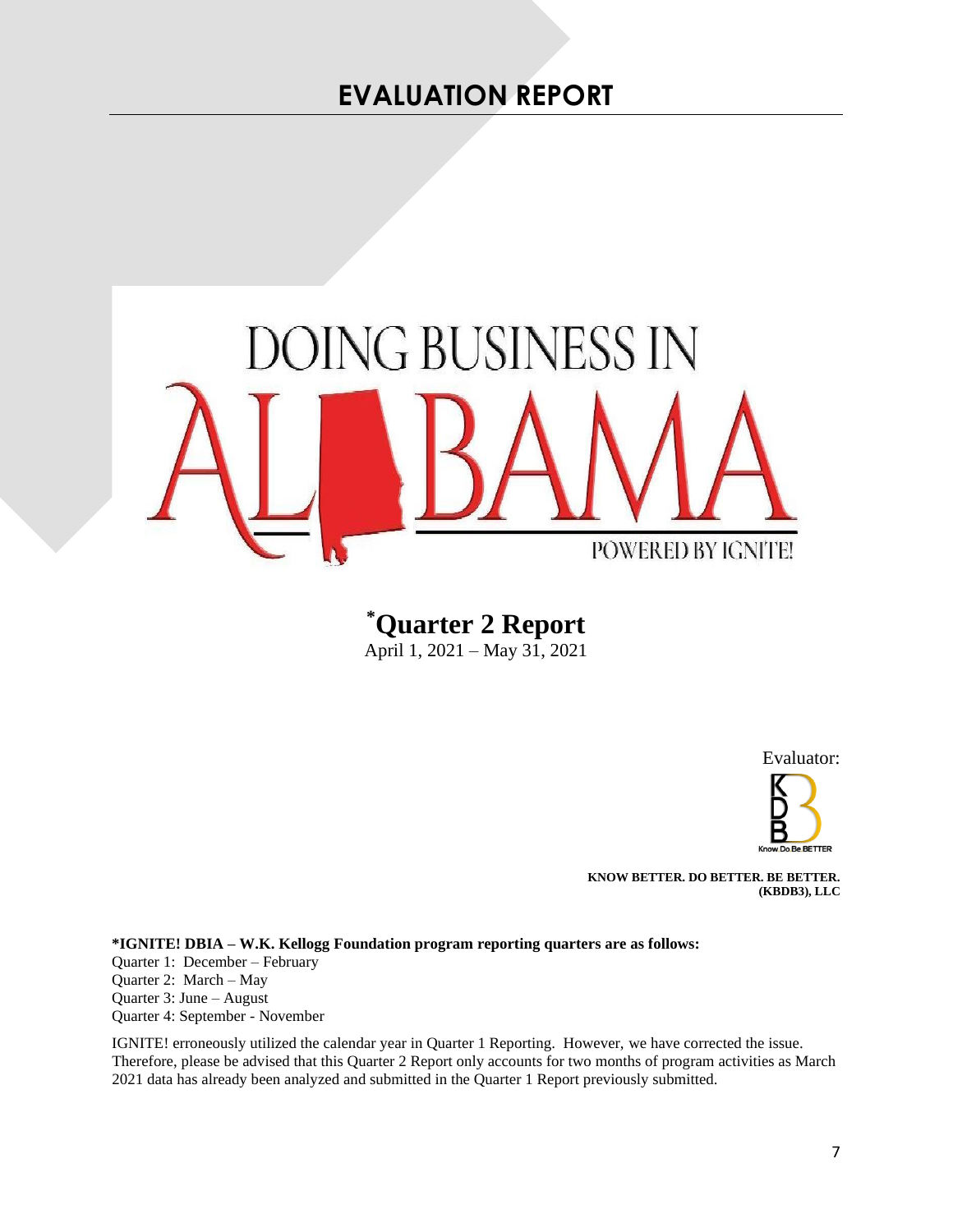# **EXECUTIVE SUMMARY**

IGNITE! Alabama is a holistic and supportive ecosystem designed to educate and bridge communication gaps between organizations, service providers, and minorities within the State of Alabama, especially Black and Female Business Owners. The mission is to ensure that minorities stay informed, have a clear understanding, and receive access to Federal, State, and Local Funding, as well as resources and technical assistance needed to competitively compete, succeed, and excel in their business operation.

The IGNITE! "Doing Business in Alabama" (DBIA) Minority Business Training Pilot Project is designed to provide solutions to close the gap in economic inequality and barriers to entry experienced by women and minority business owners, entrepreneurs, and nonprofit leaders.

Quarter 2 of the IGNITE! DBIA Project saw the creation of new tools and strong partnerships to support Program Participants with the realization of their challenges and unique needs which must be addressed in order to achieve any measure of success.

# **DBIA PARTNERSHIPS**

The IGNITE! DBIA Project encourages and supports the development of strategic business partnerships that allow small businesses the opportunity to grow their customer base and improve their business. We believe it is also important to form a partnership agreement with an organization whose corporate goals and values augment our own.

In Quarter 1, IGNITE! garnered support and secured partnerships from the following community partners that assist in furthering the goals of the DBIA project and the expansion of other opportunities for future growth:

- Alabama Small Business Development Center (SBDC) that provides Business Coaching
- Balch and Bingham on the "Balch Boost Program" that offers fifty (50) free hours of Legal Services for DBIA Minority Business Owners making less than \$400,000 per year
- Innovation Depot, a business incubation group that specializes in Technology Business Development Services and Resources
- LaJean Investment Group, LLC, a business that provides Salesforce Build and Implementation Oversight, Forensic Financial Analysis Oversight, and DBIA Executive Level Business Coaching
- Phenomenal Management Partners (PMP), a DBIA Government and Corporate Contracting Coach
- SCORE Alabama, an association that provides tailored business advice, counseling, and mentoring
- University of Alabama Culverhouse School of Business: Counting US! Minority Business, Entrepreneur, and Nonprofit Leader Statewide Count and Outreach
- Woodlawn Foundation, which offers Homeownership and Financial Literacy Classes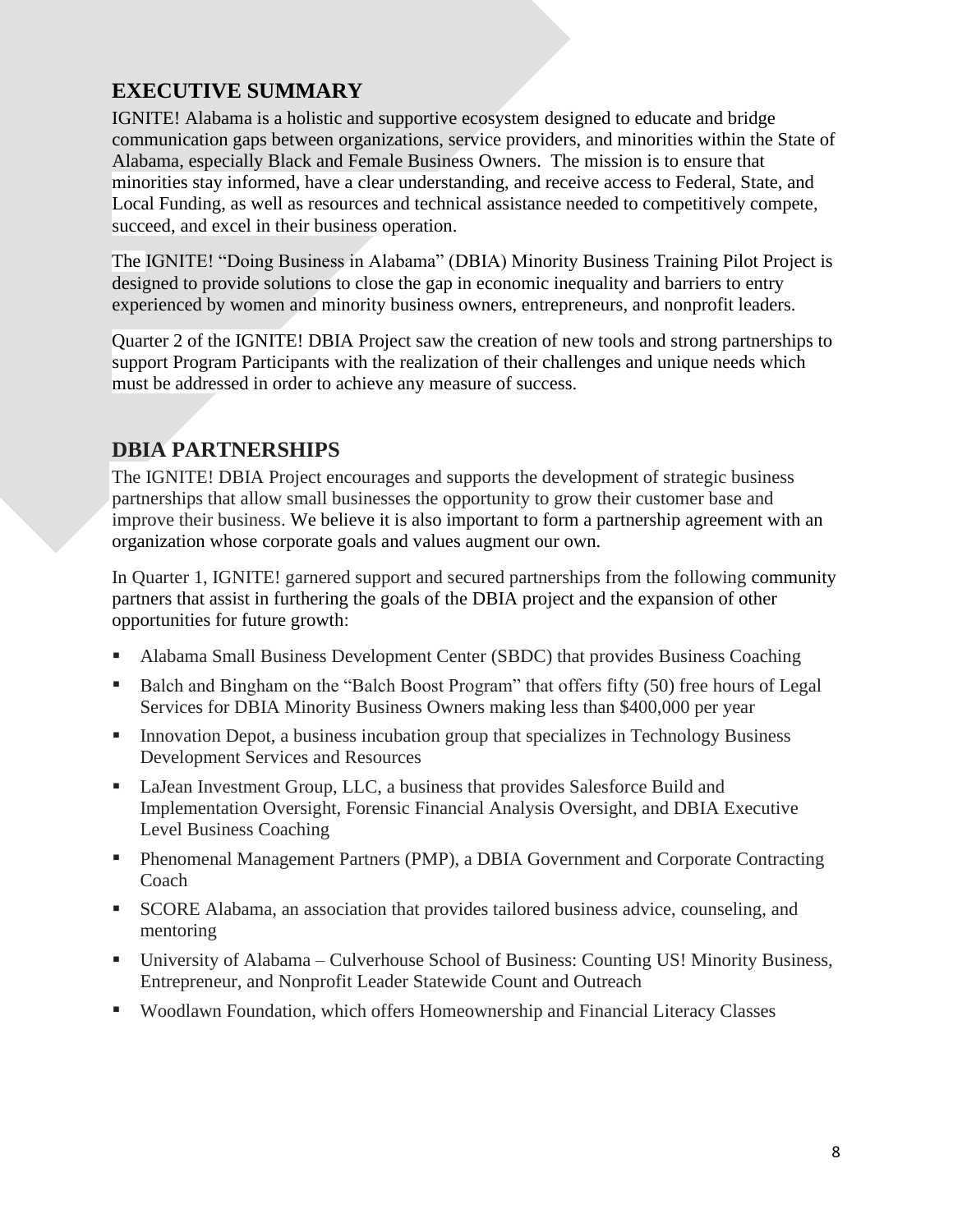# **IGNITE! DBIA SECOND QUARTER FINANCING & SPENDING**

In the second quarter, IGNITE! Doing Business in Alabama secured \$48,500 in cash donations (*Collective total deposited to date \$248,500.00 which includes the W.K.K.F Year One Disbursement)* with a total of \$62,871.15 spent for program operations. Of that total, \$42,866.45 was spent with black owned businesses, and \$11,284.38 on non-black owned businesses. Of the \$42,866.45 spent with black owned businesses; \$36,290.45 was spent with Alabama based black businesses and \$6,575.00 was spent with black owned businesses outside of the State of Alabama.

| Category                                                       | Count          |
|----------------------------------------------------------------|----------------|
| Total Amount Spent in Q2                                       | \$62,871.15    |
| <b>Funding for Personnel</b>                                   | \$8,720.32     |
| <b>Funding to Black Owned Businesses</b>                       | \$42,866.45    |
| Funding to Alabama Based Black Owned<br><b>Businesses</b>      | \$36,290.45    |
| <b>Funding to Black Owned Businesses</b><br>Outside of Alabama | \$6,576.00     |
| Funding to Non - Black Owned Businesses                        | \$11,284.38    |
| <b>Total Amount of Grants Requested</b>                        | \$2,646,750.00 |
| <b>Total Amount of Grants Awarded</b>                          | \$48,500.00    |
| <b>Total Amount of Donations and Contributions</b>             | 0              |

# **IGNITE DBIA ACCOMPLISHMENTS**

- **1. Secured \$48,500 in local grants and sponsorships** this quarter.
- **2. 219 Program Participants** successfully on-boarded to date

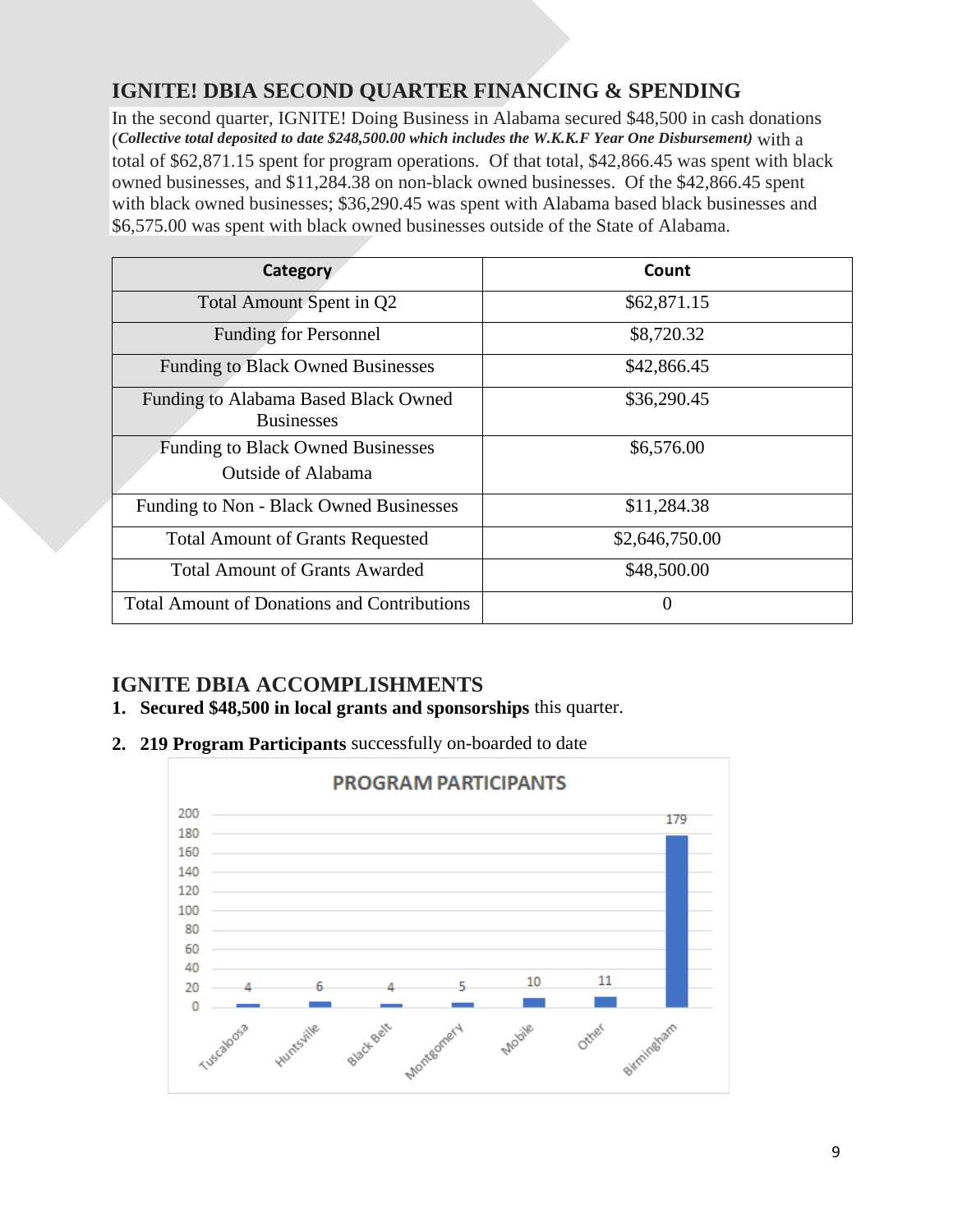#### **3. Alabama's first Minority Business, Entrepreneur, and Nonprofit Clearinghouse!**

Utilizing a custom designed Salesforce Customer Relationship Management (CRM) system, IGNITE! conducts what we call a "Forensic Financial Analysis" to thoroughly assess needs, develop "Individualized Business Action Plans," and then most importantly, quickly direct minority Small Business Owners, Entrepreneurs, and/or Nonprofit Leaders to the "appropriate" partner agency best equipped to provide technical assistance relevant to their current and most pressing need.

Admittedly, while originally designed with IGNITE! DBIA Program Participants in mind; the "Forensic Financial Analysis" has become an invaluable resource to partnering agencies, as it streamlines the process, improves efficiency, and helps maximize resources by allowing them to serve the right client, at the right time.

## **IGNITE! DBIA CHALLENGES**

*"There is a debilitating Mindset Deficit and Business Culture Deficiency", amongst State of Alabama, Minority Business Owners, Entrepreneurs, and Nonprofit Leaders.*

After getting off to a solid start in the first quarter and beginning an optimistic second quarter; the KBDB3 Evaluation Team learned during one-on-one interviews with IGNITE! DBIA Program Administrators that they had begun noticing concerning behaviors that required immediate attention.

IGNITE! Financial Coaches were collectively sharing frustrations that in their multiple attempts to engage Program Participants *(Alabama Minority Small Business Owners, Entrepreneurs, and Nonprofit Leaders)* and move them forward to complete action items *(Securing EIN, Registering with the State of Alabama, Completing/adhering to monthly budgets, NOT comingling funds, Securing Business Bank Accounts, Establishing Payroll, Properly Filing Taxes, Completing Minority Certifications, etc.)* on their Individualized Business Action Plans, Program Participants seemed to be reluctant to follow basic guidelines and change the way they were "doing business."

Interestingly, IGNITE! Program Administrators report that to date, greater success has been achieved in moving new / start-up businesses *(DBIA Program Participants in business 0-2 years)* through the process easier and quicker, versus existing entities *(DBIA Program Participants in business 3+ years)* as in most cases, it's much harder to engage this group as they are extremely reluctant to follow basic guidelines, as some are vehemently opposed to change the way they are currently "doing business."

Nevertheless, there is a consensus that in addition to a "Lack of Access to Capital," the following are key issues that may be keeping Alabama Minority Small Business Owners, Entrepreneurs, and/or Nonprofit Leaders; especially African Americans, from moving forward:

#### **Business Culture Deficiency**

#### *Toxic Leadership - "The Blind Leading the Blind" FOR EXAMPLE:*

There are a few local minority Alabama Small Business Owners, Entrepreneurs, and Nonprofit Leaders who have realized some measure of success; many of whom have become local and/or social media mentors to their peers. Unfortunately, the problem is that after engagement on various levels, there is overwhelming proof that many are NOT the subject matter experts who they present themselves to be.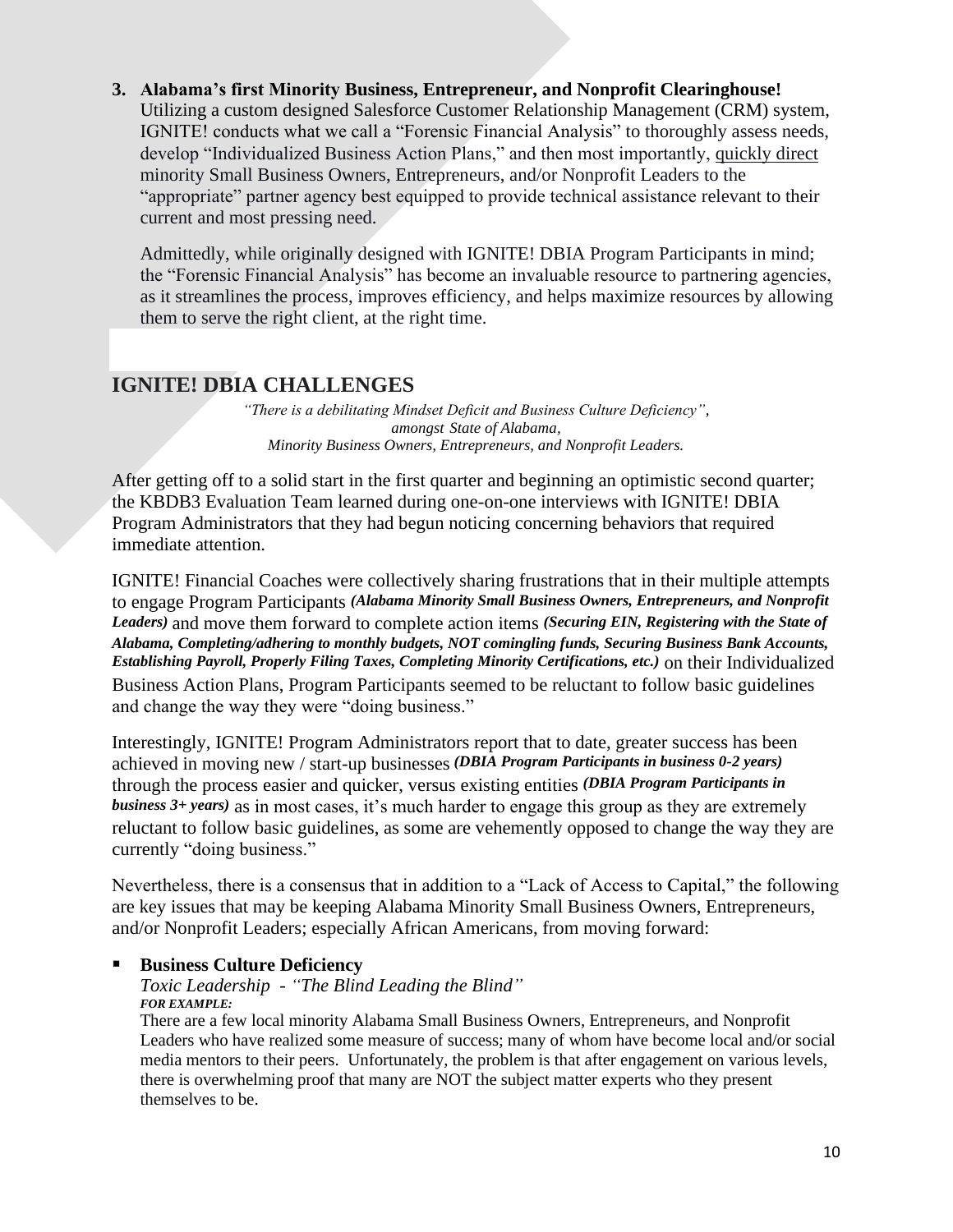In most cases, these individuals lacked consistency and follow through, and/or are unable to work with others, and/or withhold information in an effort to create an unhealthy co-dependence, and/or are "un-coachable" appearing to feel as though they know it all, and/or have an unwillingness to learn new and innovative ways to perfect their craft, and/or are unwilling to change and become more efficient in their processes, and/or are not transparent as it relates to their business and finances, etc.

#### **Mindset Deficit**

#### *1. Unrealistic Expectations*

*FOR EXAMPLE:*

Desire to gain access to capital, but they don't have a business bank account, and if they do, they are co-mingling funds.

- *2. Unwillingness to change the "way they have always done things" FOR EXAMPLE:*
	- o Challenge understanding the importance of hiring employees instead of continuing to utilize individuals as contract workers, but function as employees
	- o Properly registering their businesses on the Federal, State, County, and/or City level
	- o Honestly filing taxes
	- o Repairing and/or rebuilding their credit, etc.
- *3. Lack of Respect for the Process* and/or understanding that "get rich quick" schemes were just that - schemes - and not a healthy or productive way to do business *FOR EXAMPLE:*
	- o Securing a physical location, without the basic fundamentals to include a Budget, Business Plan, Business Bank Account, etc.
	- $\circ$  Often looking for loopholes and/or opportunities to "get around" the process, instead of being disciplined and "doing business" the right way
	- o Applying for funding opportunities shared by IGNITE!, but NOT actively and consistently working to complete action items on their Individualized Business Action Plan (IBAP)
- *4. Conflicting Priorities and/or Lack of Focus FOR EXAMPLE:*

Paralyzed in fear and frustration as it relates to Covid-19, Financial *(Business and Personal)* Health, Housing, Lack of adequate Childcare, Relationship Dynamics *(Children, Significant Others, etc.,)* and/or lack of reliable Transportation

#### *5. Inability to Delegate*

#### *FOR EXAMPLE:*

o Erroneous belief that they must do it all, or it won't be done right.

o Unwillingness to utilize current team members and/or hire /contract others to help share the load

#### *6. Sense of Entitlement*

*FOR EXAMPLE:*

Frustration and hostile disposition towards Program Staff , Coalition Members, Volunteers, etc., after not being approved for grants/loans and/or realizing notable progress in their business, but admittedly acknowledging NOT actively engaging with assigned Financial Coaches and/or regularly participating in suggested workshops held to help fortify their business.

With this being said, we had no choice but to pivot and begin strategizing ways to help resolve these issues as we believe they are ALL major contributing factors resulting in stymied growth within the Alabama Minority Business, Entrepreneur, And Nonprofit Community.